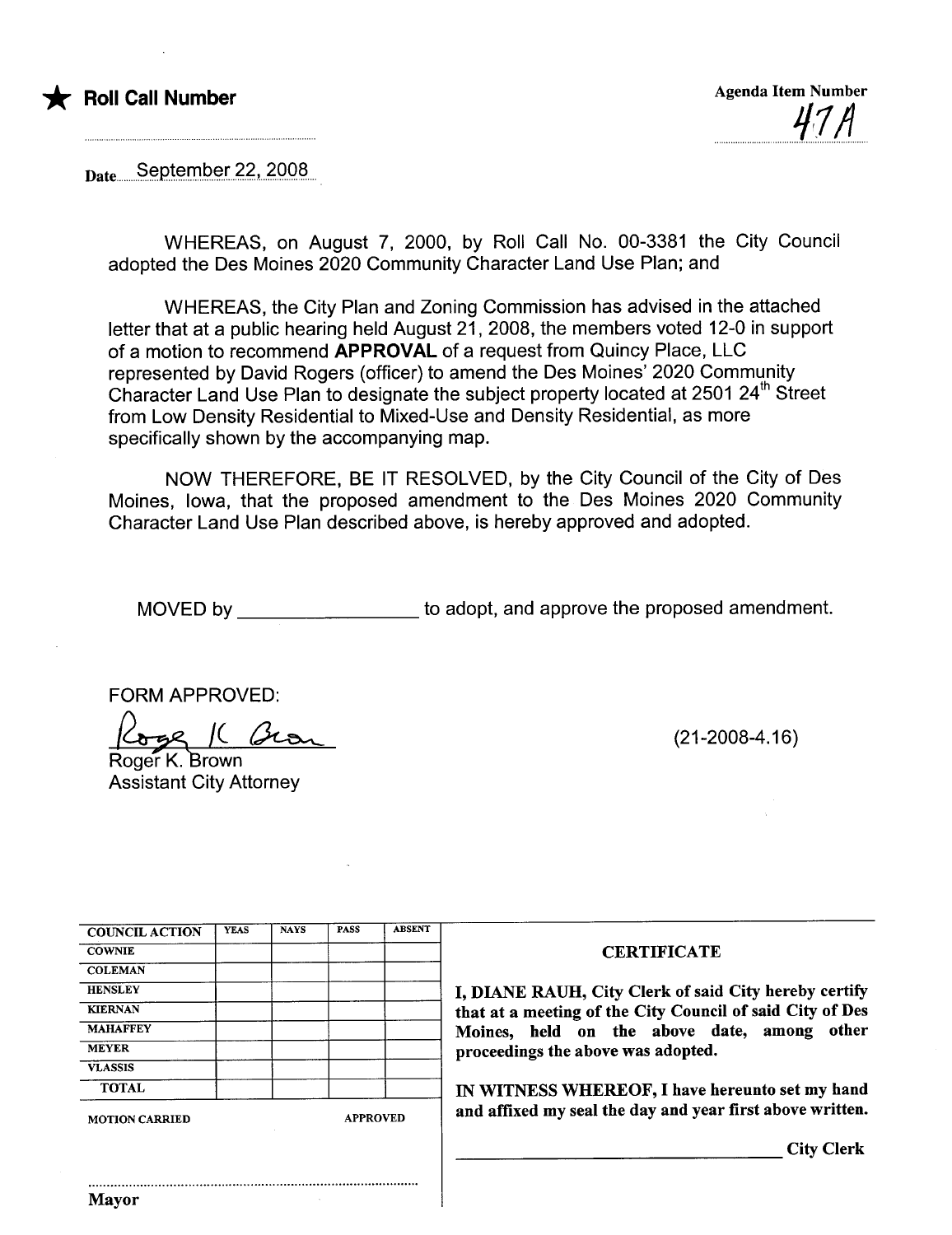September 3, 2008

| Date        |  |
|-------------|--|
| 47          |  |
| Agenda Item |  |

Roll Call  $#$ 

Honorable Mayor and City Council City of Des Moines, Iowa

Members:

Communication from the City Plan and Zoning Commission advising that at their meeting held August 21,2008, the following action was taken:

# COMMISSION RECOMMENDATION:

After public hearing, the members voted 12-0 as follows:

|                                                        | Commission Action:     | Yes | <b>Nays</b> | Pass | Absent |
|--------------------------------------------------------|------------------------|-----|-------------|------|--------|
| <b>CITY OF DES MOINES</b>                              | Leisha Barcus          | х   |             |      |        |
|                                                        | JoAnne Corigliano      | Χ   |             |      |        |
|                                                        | <b>Shirley Daniels</b> | x   |             |      |        |
|                                                        | Jacqueline Easley      | Χ   |             |      |        |
| CITY PLAN AND ZONING COMMISSION<br>ARMORY BUILDING     | Dann Flaherty          | Χ   |             |      |        |
| 602 ROBERT D. RAY DRIVE<br>DES MOINES, IOWA 50309-1881 | <b>Bruce Heilman</b>   | х   |             |      |        |
| (515) 283-4182                                         | Ted Irvine.            | х   |             |      |        |
|                                                        | Jeffrey Johannsen      | Χ   |             |      |        |
| ALL-AMERICA CITY<br>1949, 1976, 1981                   | Greg Jones             | Χ   |             |      |        |
| 2003                                                   | <b>Frances Koontz</b>  |     |             |      | х      |
|                                                        | <b>Jim Martin</b>      | х   |             |      |        |
|                                                        | Brian Millard          | х   |             |      |        |
|                                                        | <b>Mike Simonson</b>   |     |             |      | х      |
|                                                        | Kent Sovern            | х   |             |      |        |

APPROVAL to find the proposed "R-3" Multiple-Family Residential District not in conformance with the Des Moines' 2020 Community Character Plan's current land use designation of Low-Density ResidentiaL.

By separate motion Commissioners recommended 12-0 as follows:

| <b>Commission Action:</b> | Yes | <b>Nays</b> | Pass | Absent |  |
|---------------------------|-----|-------------|------|--------|--|
| Leisha Barcus             | х   |             |      |        |  |
| JoAnne Corigliano         | х   |             |      |        |  |
| <b>Shirley Daniels</b>    | х   |             |      |        |  |
| Jacqueline Easley         | χ   |             |      |        |  |
| Dann Flaherty             | Χ   |             |      |        |  |
| <b>Bruce Heilman</b>      | х   |             |      |        |  |
| Ted Irvine                | χ   |             |      |        |  |
| Jeffrey Johannsen         | х   |             |      |        |  |
| Greg Jones                | X   |             |      |        |  |
| <b>Frances Koontz</b>     |     |             |      | х      |  |
| Jim Martin                | Χ.  |             |      |        |  |
| Brian Millard             | x   |             |      |        |  |
| Mike Simonson             |     |             |      | х      |  |
| <b>Kent Sovern</b>        | Х   |             |      |        |  |
|                           |     |             |      |        |  |

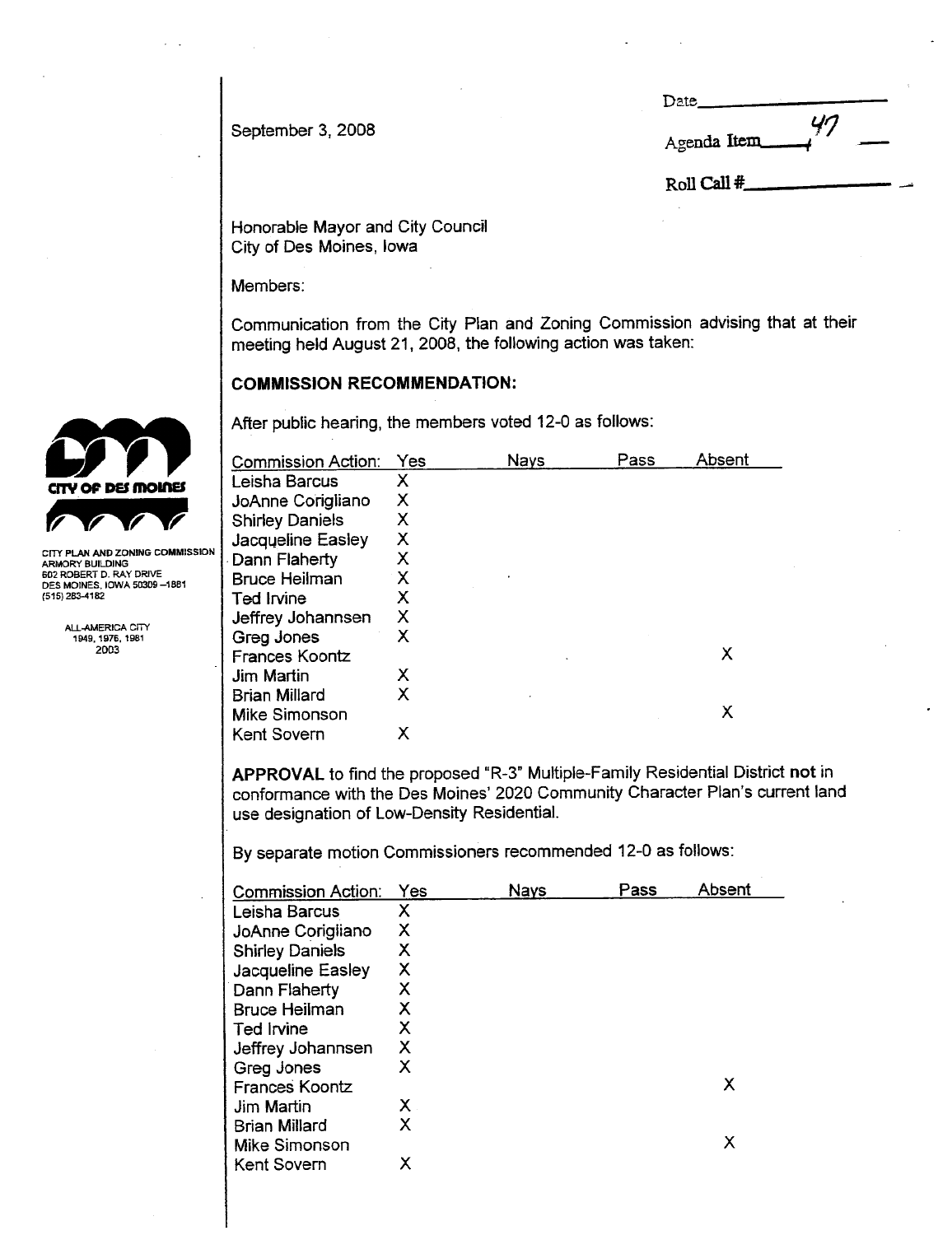APPROVAL to amend the Des Moines' 2020 Community Character Plan future land use designation from Low Density Residential to Mixed-Use and Density ResidentiaL.

By separate motion Commissioners recommended 12-0 as follows:

| <b>Commission Action:</b> | Yes | <b>Nays</b> | Pass | Absent |
|---------------------------|-----|-------------|------|--------|
| Leisha Barcus             | х   |             |      |        |
| JoAnne Corigliano         | х   |             |      |        |
| <b>Shirley Daniels</b>    | X   |             |      |        |
| Jacqueline Easley         | Х   |             |      |        |
| Dann Flaherty             | х   |             |      |        |
| <b>Bruce Heilman</b>      | X   |             |      |        |
| Ted Irvine                | Χ   |             |      |        |
| Jeffrey Johannsen         | X   |             |      |        |
| Greg Jones                | Х   |             |      |        |
| <b>Frances Koontz</b>     |     |             |      | х      |
| <b>Jim Martin</b>         | Χ   |             |      |        |
| <b>Brian Millard</b>      | X   |             |      |        |
| Mike Simonson             |     |             |      | Х      |
| Kent Sovern               | х   |             |      |        |

APPROVAL of a request from from Quincy Place, LLC represented by David Rogers (officer) to rezone property located at 2501 24<sup>th</sup> Street to rezone the entire parcel known as 2501 24<sup>th</sup> Street to a Limited "R-3" Multiple-Family Residential District subject to the owner agreeing to the following conditions:

- 1. Any multiple-family residential use of the property has a maximum 3ß dwellng units. (Note: any multiple-family residential use of the property with more than 27 dwellings units is subject to the Zoning Board of Adjustment granting the necessary Exception from the zoning regulations.)
- 2. Any building shall be constructed to predominantly face  $24<sup>th</sup>$  Street and have a front yard setback of approximately 30 feet.
- 3. Any off-street parking shall be either to the side or to the rear of any building constructed and not between the street and any building.

#### STAFF RECOMMENDATION AND BASIS FOR APPROVAL

Part A) Staff recommends the Commission find the proposed "R-3" Multiple-Family Residential District not in conformance with the Des Moines' 2020 Community Character Plan's current land use designation of Low-Density ResidentiaL.

Part B) Staff recommends that the Des Moines' 2020 Community Character Plan future land use designation be amended from Low Density Residential to Mixed-Use and Density ResidentiaL.

Part C) Staff recommends rezoning the entire parcel known as 2501 24<sup>th</sup> Street be rezoned to a Limited "R-3" Multiple-Family Residential District subject to the owner agreeing to the following conditions:

> 1. Any multiple-family residential use of the property has a maximum 36 dwellng units. (Note: any multiple-family residential use of the property with more than 27 dwellngs units is subject to the Zoning Board of Adjustment granting the necessary Exception from the zoning regulations.)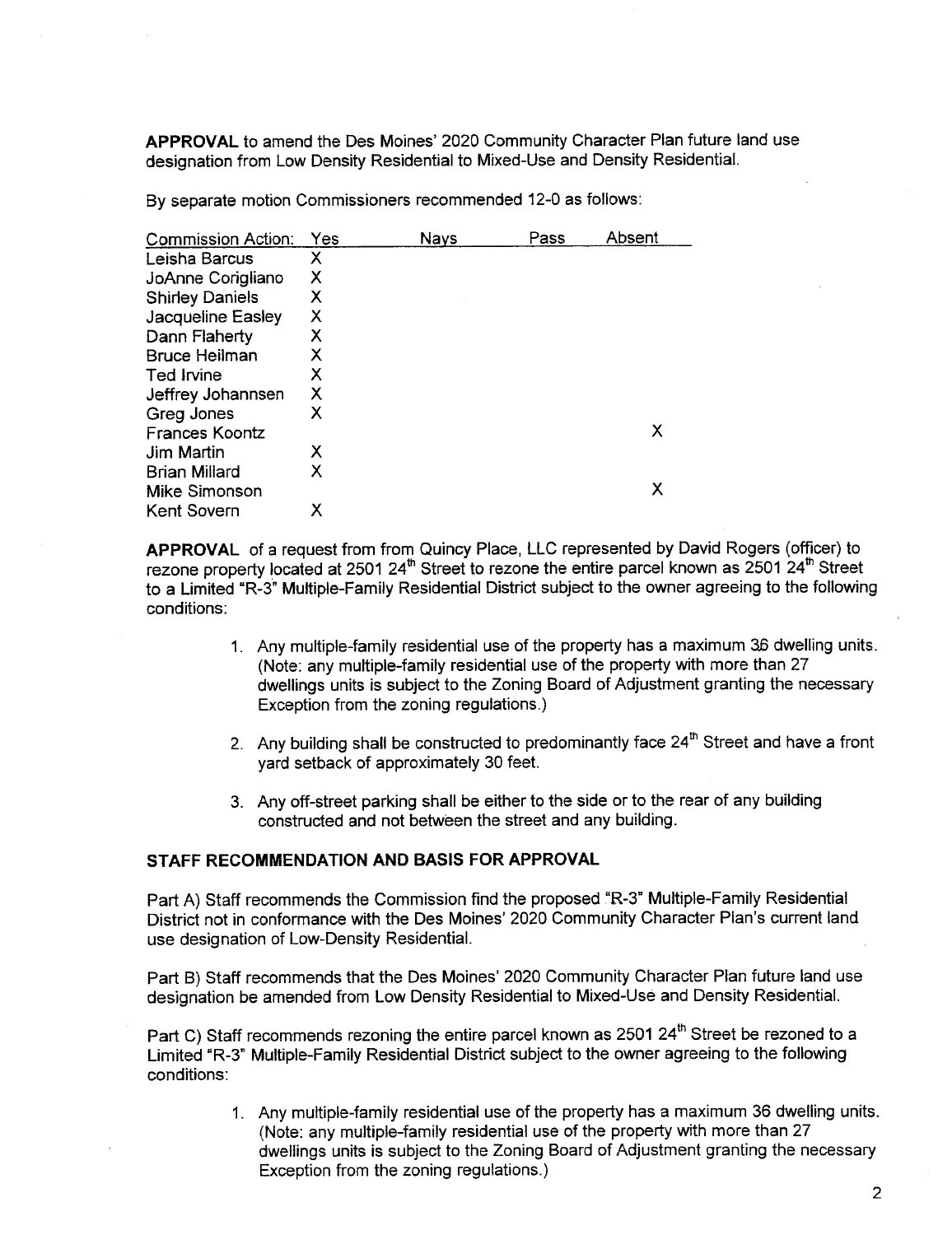- 2. Any building shall be constructed to predominantly face  $24<sup>th</sup>$  Street and have a front yard setback of approximately 30 feet.
- 3. Any off-street parking shall be either to the side or to the rear of any building constructed and not between the street and any building.

Written Responses 3 In Favor 4 In Opposition

#### STAFF REPORT

#### i. GENERAL INFORMATION

1. Purpose of Request: The applicant is seeking to rezone the entire site to a Limited "R-3. Multiple-Family Residential District so that the zoning conditions are applicable to the entire parcel. The northern 60 feet (27%) of the subject property is zoned "R1-60" District while the balance is already zoned "R-3" District. The applicant intends to seek low-income tax credits from the State and construct a multiple-family residential structure upon demolition of the existing unoccupied nursing home.

If rezoned to "R-3" District, the 67,540-square foot site would be permitted to have 27 units (1) per 2,500 square feet of lot are). However, the applicant has indicated that if the site is successfully rezoned, they will likely receive an Exception from the "R-3" District requlations from the Zoning Board of Adjustment necessary to construct 36 dwellng units. This would require the Board to grant an Exception of 624 square feet of lot area less than the minimum ( required 2,500 square feet of lot area per dwellng unit.

Future redevelopment of the site for multiple-family residential use would be subject to review and approval of a site plan under Design Guidelines for Multiple-Family Residential by the Plan and Zoning Commission.

- 2. Size of Site: 220 feet by 307 feet or 67,540 square feet (1.55 acres).
- 3. Existing Zoning (site): The northernmost 60 feet of the subject property is zoned "R1-60 One-Family Low-Density Residential District and the balance is zoned "R-3" Multiple-Family Residential District.
- 4. Existing Land Use (site): The subject property currently contains an unoccupied nursing home with a paved parking lot.
- 5. Adjacent Land Use and Zoning:

North  $-$  "R1-60". Uses are single-family residential.

South - "R-3", Use is a multiple-family residential complex with two 8-unit structures.

East - "R-3"; Use is a heavily vegetated portion of the Freedom for Youth campus.

West  $-$  "R1-60", Uses are 24<sup>th</sup> Street and single-family residential.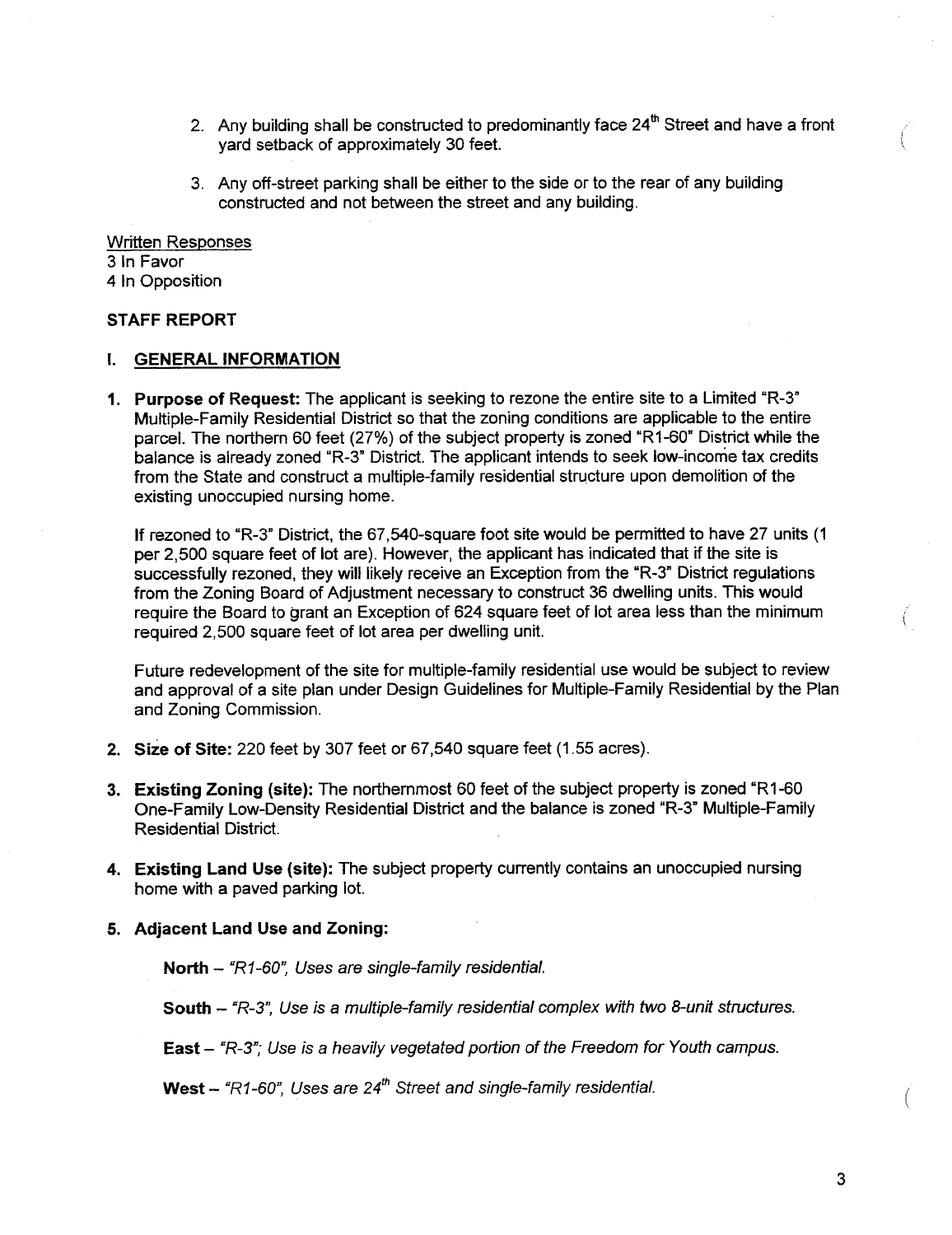- 6. General Neighborhood/Area Land Uses: The subject property is located in an area that transitions from commercial and multiple-family residential uses along Hickman Road to singlefamily residential uses to the north.
- 7. Applicable Recognized Neighborhood(s): NA.
- 8. Relevant Zoning History: NA.
- 9. 2020 Community Character Land Use Plan Designation: Low-Density ResidentiaL.
- 10. Applicable Regulations: The Commission reviews all proposals to amend zoning regulations or zoning district boundaries within the City of Des Moines. Such amendments must be in conformance with the comprehensive plan for the City and designed to meet the criteria in §414.3 of the Iowa Code. The Commission may recommend that certain conditions be applied to the subject property if the property owner agrees in writing, prior to the City Council Hearing. The recommendation of the Commission will be forwarded to the City CounciL.

# II. ADDITIONAL APPLICABLE INFORMATION

- 1. Drainage/Grading: Drainage and grading shall be evaluated during the site plan review process before the site can be graded or developed. Any Site Plan must conform to the storm water management requirements in the Site Plan policies. In addition, the applicant will be required to comply with Iowa DNR requirements for a Storm Water Pollution Prevention Plan (SWPPP).
- 2. Landscaping/Screening: Future redevelopment of the site as multiple-family residential would be subject to review and approval of a Site Plan under design guidelines for multiple-family residentiaL. Any such Site Plan shall be required to adhere to the landscape standards applicable to the "R\_3" District.

The site contains very few mature trees since the majority of the site is currently covered by the existing building and parking. There is a courtyard within the existing nursing home that contains approximately 4 overstory trees. It is likely that these trees will be damaged during demolition of the existing building. Staff believes that the overstory trees, understory trees, and other landscaping required by the landscape standards applicable to any submitted site plan would be sufficient to mitigate the loss of these existing trees.

- 3. Traffic/Street System: The subject site has 220 feet of frontage along 24<sup>th</sup> Street. The City's Traffic and Transportation staff has determined that 24<sup>th</sup> Street can adequately handle the traffic generated by any future development of the site as multiple-family residential.
- 4. Access & Parking: Future construction of a multiple-family residential structure would be subject to provision of 1-1/2 off-street parking spaces per dwelling unit. The submitted conceptual layout demonstrates a 54-space parking lot on the southern portion of the site located to the side and to the rear of the structure.
- 5. 2020 Community Character Plan: The current Low-Density Residential future land use designation permits a maximum 6 dwelling units per net acre, whereas Mixed Use and Density Residential permits densities of over 17 dwellng units per net acre. The applicant indicates that the most units they intend to construct a maximum of 36 units on the site, which would represent a density of 23.2 dwellng units per acre. Staff recommends that a condition of approval be that the property is limited to a maximum 36 dwelling units, although any multiplefamily residential use of the property with more than 27 dwellings units would be subject to the Zoning Board of Adjustment granting the necessary Exception to the zoning regulations.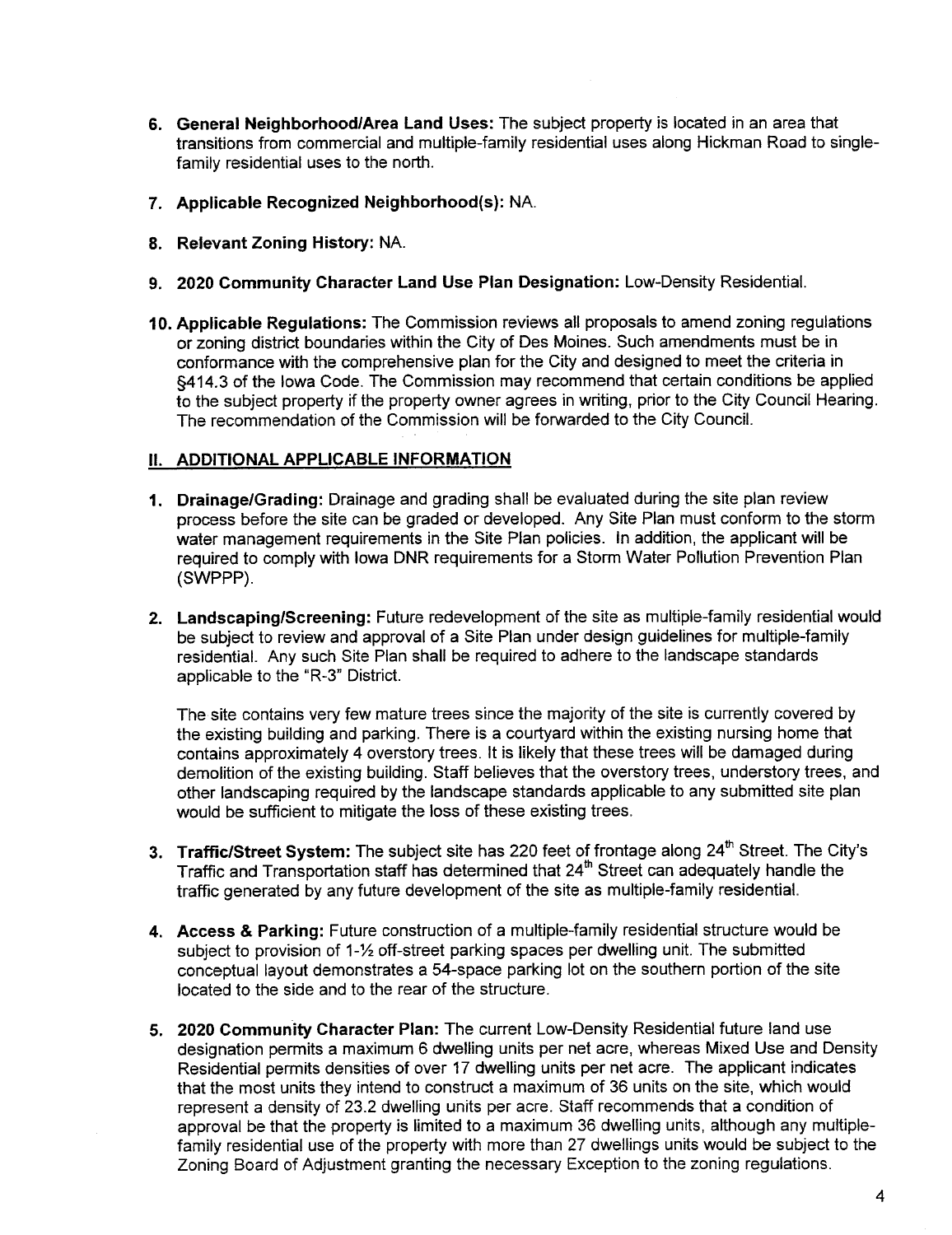6. Urban Design: The submitted conceptual site layout demonstrates placement of an apartment building oriented toward 24<sup>th</sup> Street having a 30-foot front yard setback with off-street parking located to the side and to the rear of the structure. Staff believes that this is the most appropriate layout for the neighborhood character given the parcel adjacent to the south contains two apartment buildings each having a 30-foot front yard setback with parking located to the rear.

# SUMMARY OF DISCUSSION

Bert Drost: Presented staff report and recommendation.

Greg Jones: Asked if they flipped their plan so that the parking lot would be on the north side and their building on the portion already zoned "R-3", would they even need to rezone.

Bert Drost: Stated this would limit the number of units to 19 and that any parking lot extending into the "R1-60" district must be approved by the Commission.

Larry Hulse: The applicant has been very cooperative in that the conditions applied to the rezoning would apply to the entire property.

Leisha Barcus: Asked for clarification on the number of dwelling united being proposed.

Bert Drost: If rezoned to "R-3" District, the 67,540-square foot site would be permitted to have 27 units (1 per 2,500 square feet of lot area). However, the applicant has indicated that if the site is successfully rezoned, they will likely apply for an Exception from the "R-3" District regulations from the Zoning Board of Adjustment necessary to construct 36 dwellng units. This would require the Board to grant an Exception of 624 square feet of lot area less than the minimum required 2,500 square feet of lot area per dwellng unit. We are recommending a limit of 36 units so they cannot seek approval for more from the Board of Adjustment.

Kent Sovern: Asked how the Plan and Zoning Commission can take action that allows for more units.

Larry Hulse: They could only do so if the Zoning Board of Adjustment grants an Exception.

Mike Kastner, Architects Schipper Kastner, 3716 Ingersoll, representing Quincy Place: Stated that they did attend a neighborhood meeting and the neighbors expressed some concern about the original design 3-story building. They revised the plan to address their concerns. Instead of one large L-shape 3 story building, they moved parking access into the center, and put the higher density area to the north instead of to the south.

Brian Milard: Asked about the stormwater problems on the site.

Mike Kastner: Stated they are looking at more of an underground storage

JoAnne Corioliano: Asked about the wooded area to the east.

Bert Drost: It is the Freedom for Youth Ministry campus and contains a waterway

# CHAIRPERSON OPENED THE PUBLIC HEARING

The following individuals spoke in opposition: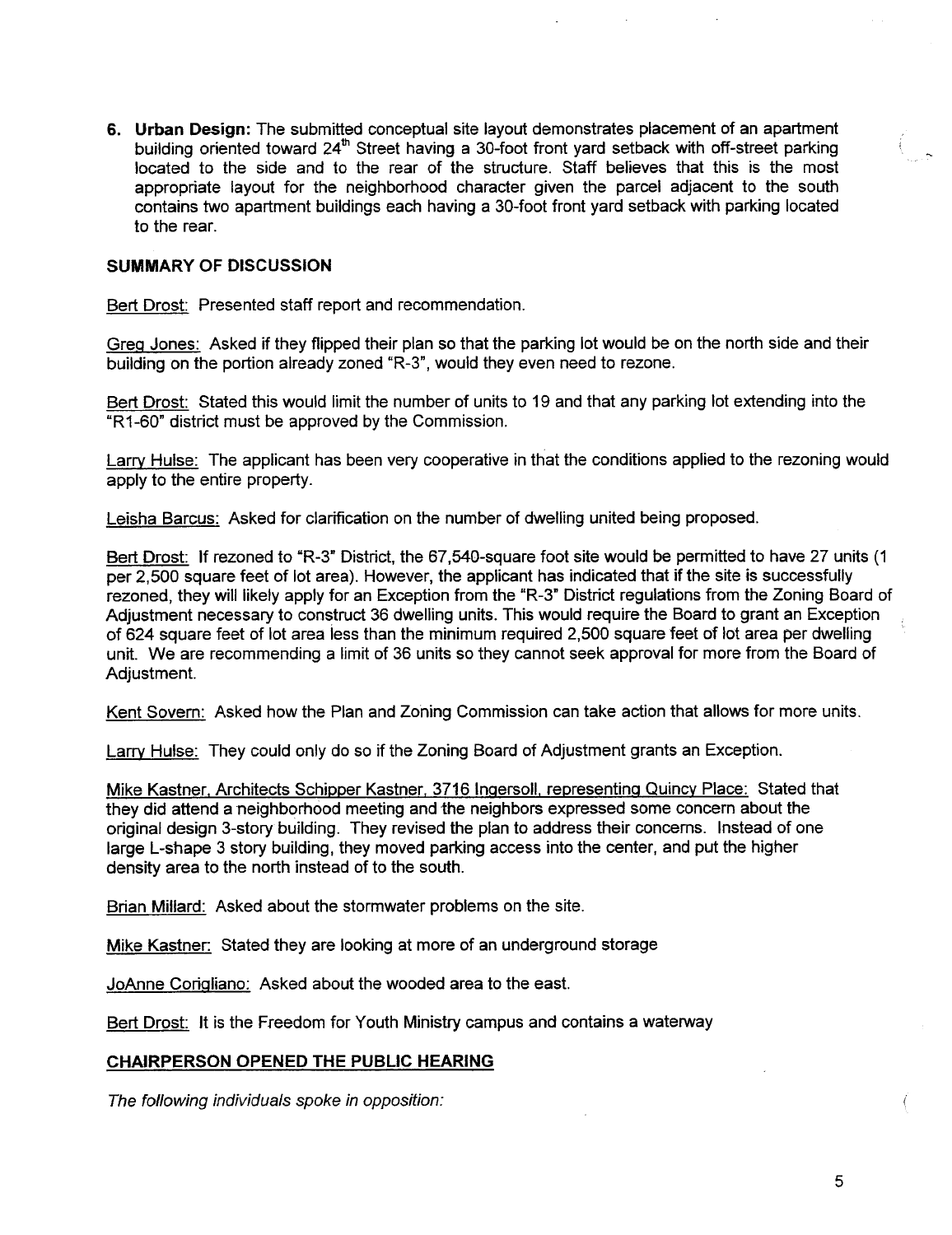William Little, 2406 Holcomb: Concerned with the increase of bad elements in the area and the streets would not be able to handle the increased traffc. He also stated that Hickman Road floods often.

Bruce Heilman: Right now a substantial apartment complex can go into that property as long as they design it with the proper setback. However, this gives us an opportunity to put restriction on the entire project and the commission is very aware restriction is needed.

Jennie Jacobs, 2531 24<sup>th</sup> Street: Stated that she would like to see more home owners in the neighborhood. She is concern with the increase in traffic and the parking on 24<sup>th</sup> street. She felt that the radius of notification was too small that there are more people that would be affected by this proposaL. She would like to see that site used for something such as another nursing home. This neighborhood is already close to a lot of drama and activity and maybe this wil push it over the edge.

Brian Millard: Asked if the applicant was on the property and encouraged them to form a neighborhood association.

Laura Rettig, 2535 24<sup>th</sup> Street: Stated that there have been attempts to form a neighborhood association. She is also concerned with the increase traffc with the children playing at night, the parking, and the increase of diffculty of getting in and out of property.

Carlos Cluff. 2315 Holcomb: Stated that the rezoning needs to go through but is opposed to the proposed building on the propert. The concerns of the neighbors are traffc, the roadways are not sufficient, and the quality of life in the neighborhood will be lessened. Another concern is needing someone who lives here and not in Winnipeg, Canada that has a mutual investment and wil keep the money here in town.

David Rodgers, 1310 NW 2<sup>nd</sup> Street, Ankeny: The property is owned by Quincy Place, LLC and he partners in the liability and corporation and is the local manager. It became absolutely clear that this property will never be a nursing home so we had to find something else to do with it. They like the neighborhood, and they know there are a few problems.

Renie Neuberger, 2425 S. 12<sup>th</sup> Street, West Des Moines, Tax Credit Consultant for the developer Joseph Waltman: Stated that this project is similar to Jack Hatch's project. She explained how the projects are inspected annually by the Iowa Finance Authority and they are kept in repair. If the two apartment units to the south were Low Income Tax Credit project, these folks would not complain. This will be about a \$6 to a \$6.3 million dollar project. Joseph Waltman did talk to Jennie and said if she could get someone to put a nursing home there then he would consider it. A multi-family tax credit project is the best for this site.

Bruce Heilman: Asked how important is it that the project goes through with 36 units.

Renie Neuberger: Stated that she could not answer right now, but it might be possible to do less.

Dave Rodgers: Stated that he thought it will have to be 36 units or 19 market rates through IFA.

Brian Milard: Asked if the commission moves this through, would they try to reach the rest of the neighborhood.

Dave Rodgers: Answered yes.

Jacqueline Easley: Voiced concern about the language barriers and note that there is assistance in our community that can help with interpretation.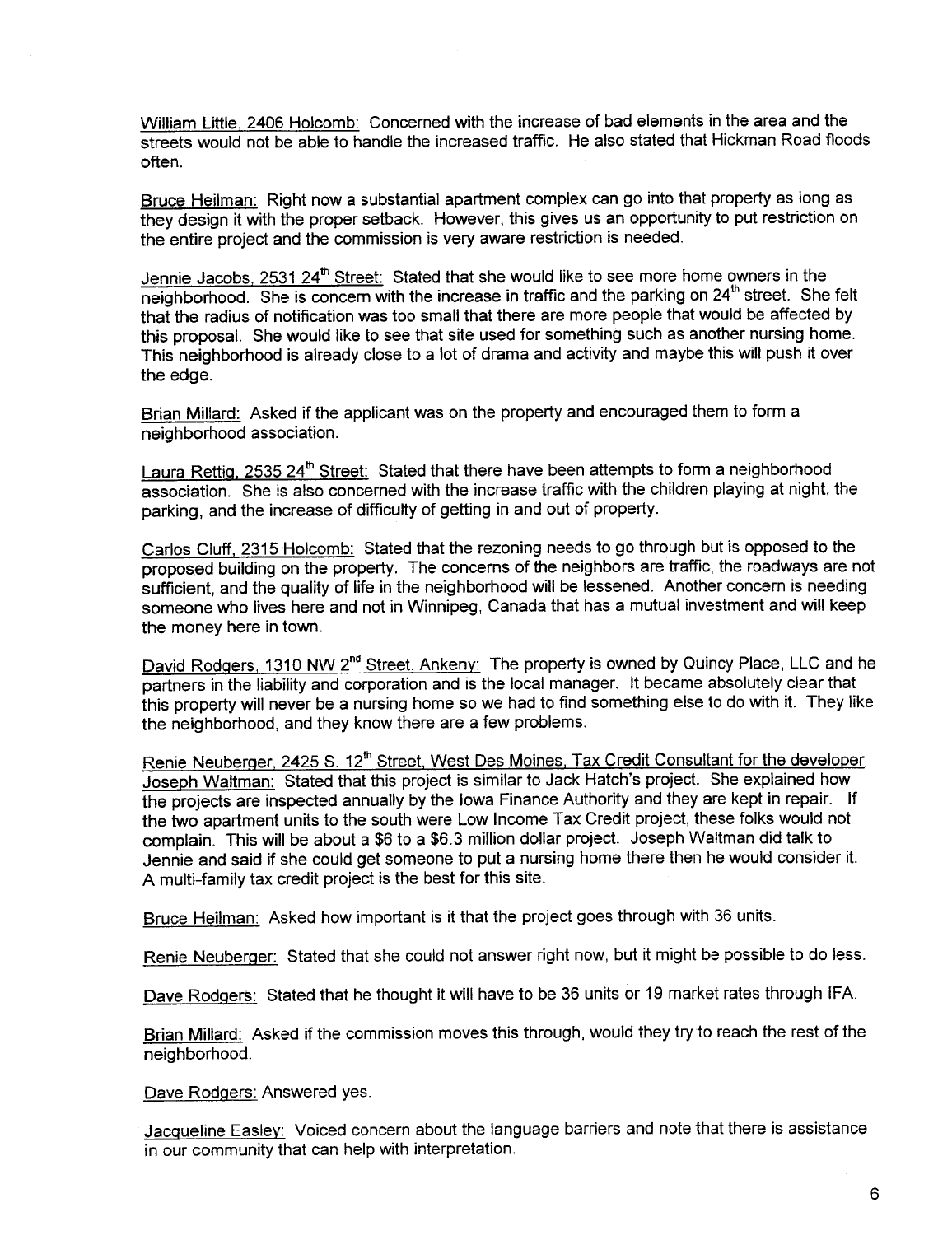Larry Hulse: The future site plan must be approved by the Commission which includes building materials.

Billie Little, 2406 Holcomb: Stated that he is thirteen and still considered a kid. A lot of kids hang out and ride their bikes up and down the street. The apartments are not a good idea because of the traffic and because of the elementary school on the hill of Holcomb. The most recent event is today a beer bottle was in his yard, which had to come from either the apartments, Tommy's or who knows where.

#### CHAIRPERSON CLOSED THE PUBLIC HEARING

Larry Hulse: Noted that the site plan that they presented tonight was much improved from the first one and suggested when they come back to the commission they limit their design to 2 or 2  $\frac{1}{2}$ stories.

Bruce Heilman: Would like them to develop a list of considerations when they come back with the number of units, keep the units to the south of the project for existing. multi-family, and the town home look project lining the street.

Brian Millard: Would also like for them to consider using the property to the north as a buffer.

Larry Hulse: These are not conditions just considerations.

Leisha Barcus: Asked if the city would consider doing multi language cards.

Larry Hulse: Stated that they are very difficult to do. However, staff will look into it.

Jeff Johannsen: Thanked the neighborhood, especially the young man, and suggested that the neighborhood work with the developer as much as possible and vice versa.

Bruce Heilman Moved staff recommendation to find the proposed "R-3" Multiple-Family Residential District not in conformance with the Des Moines' 2020 Community Character Plan's current land use designation of Low-Density ResidentiaL.

Motion passed 12-0.

Bruce Heilman Moved staff recommendation that the Des Moines' 2020 Community Character Plan future land use designation be amended from Low Density Residential to Mixed-Use and Density ResidentiaL.

Motion passed 12-0.

Bruce Heilman Moved staff recommendation to rezone the entire parcel known as 2501 24<sup>th</sup> Street to be rezoned to a Limited "R-3" Multiple-Family Residential District subject to conditions:

Motion passed 12-0

 $\mathbf{I}$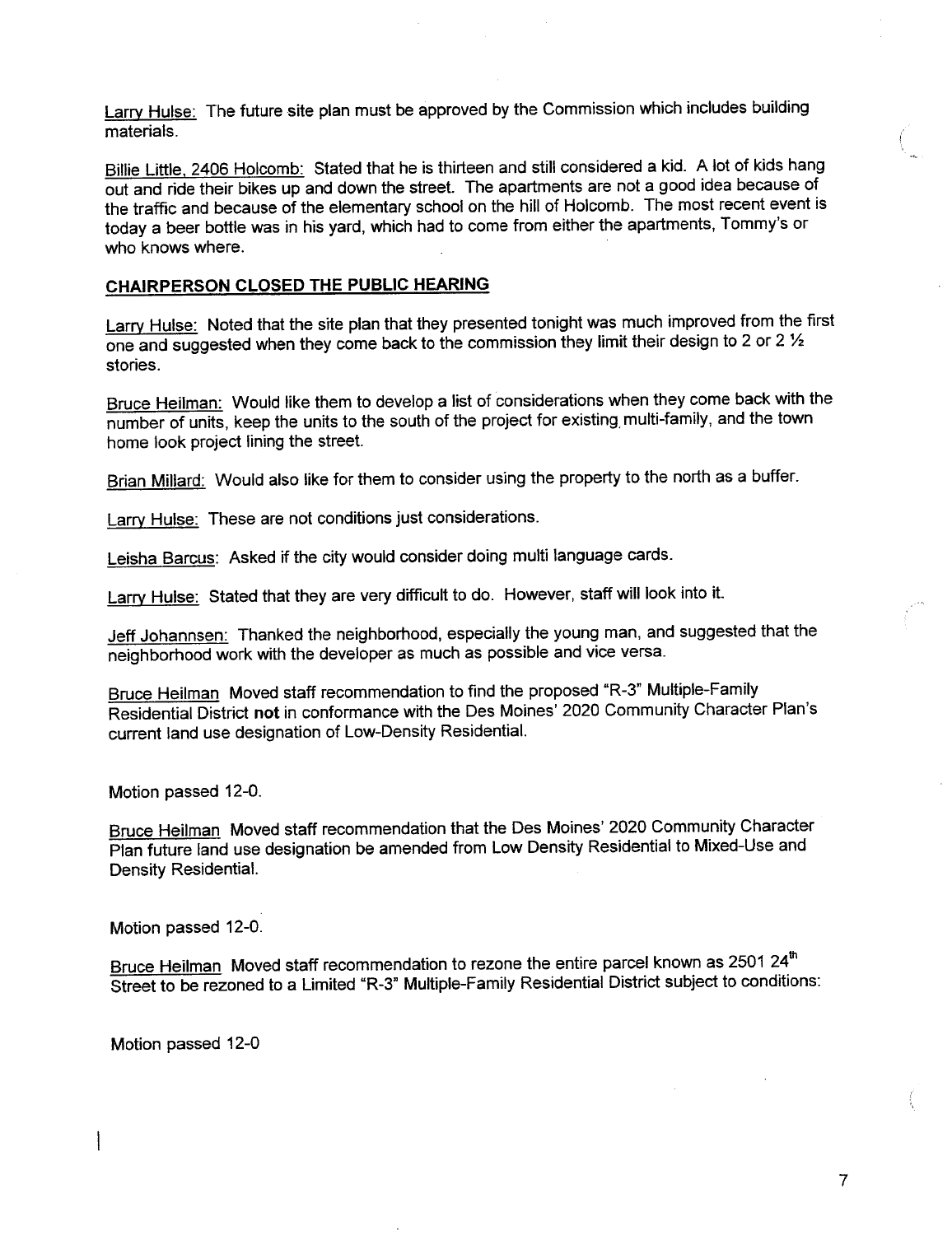$H_1$ 

Respectfully submitted,

Best Dwst

Bert Drost, AICP Senior City Planner

BAD:clw

Attachment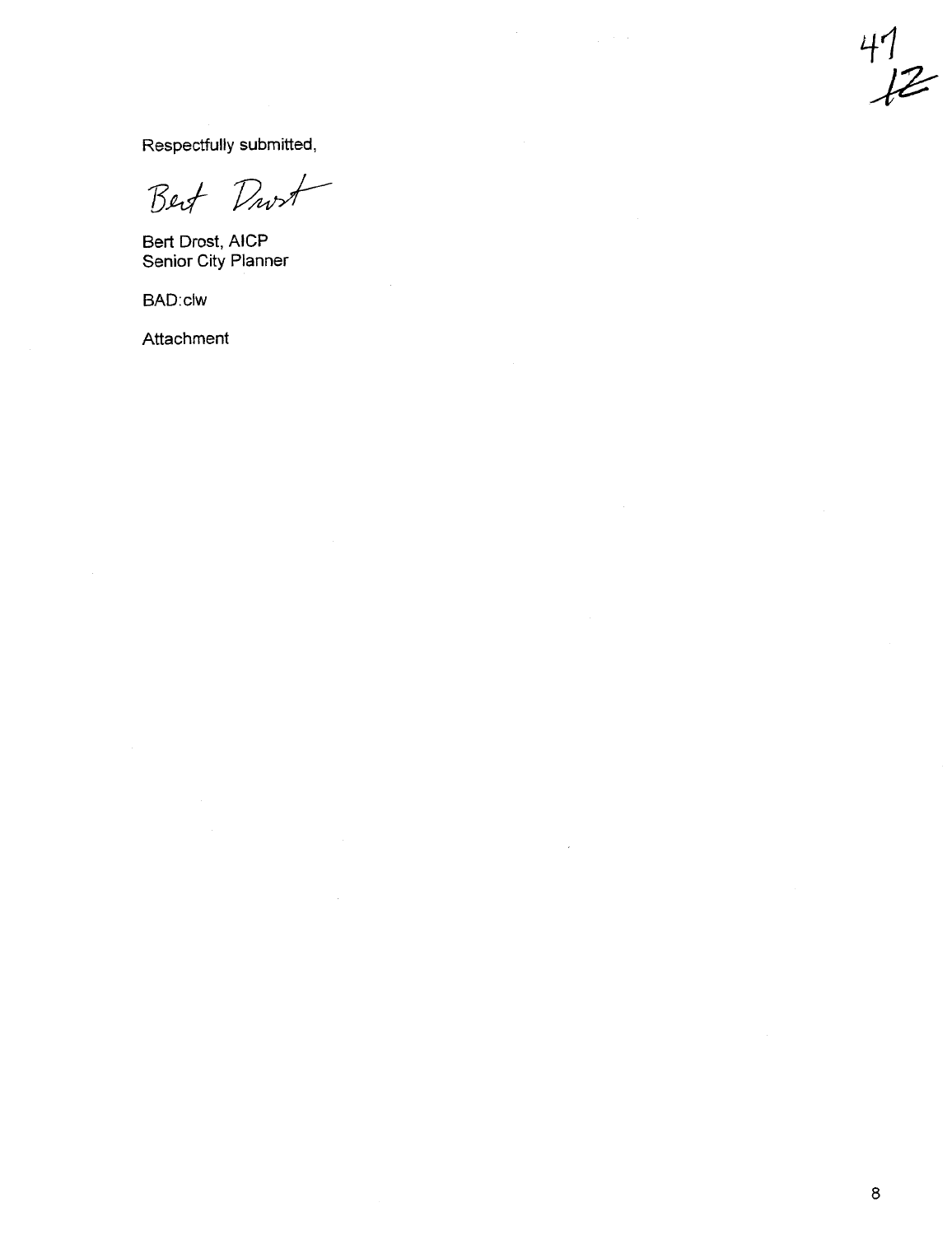| Request from Quincy Place, LLC represented by David Rogers (officer) to rezone<br>property located at 2501 24 <sup>th</sup> Street. |                                                                                |                    |                                                                                                                                                                                      |          | File #<br>ZON2008-00104                               |                                          |              |   |  |  |
|-------------------------------------------------------------------------------------------------------------------------------------|--------------------------------------------------------------------------------|--------------------|--------------------------------------------------------------------------------------------------------------------------------------------------------------------------------------|----------|-------------------------------------------------------|------------------------------------------|--------------|---|--|--|
| Description<br>of Action                                                                                                            |                                                                                |                    | Rezone the entire parcel known as 2501 24 <sup>th</sup> Street to be rezoned to a Limited "R-3"<br>Multiple-Family Residential District subject to the owner agreeing to conditions: |          |                                                       |                                          |              |   |  |  |
| <b>Character Plan</b>                                                                                                               | Low-Density Residential.<br>2020 Community                                     |                    |                                                                                                                                                                                      |          |                                                       |                                          |              |   |  |  |
| Horizon 2025                                                                                                                        | No Planned Improvements.<br><b>Transportation Plan</b>                         |                    |                                                                                                                                                                                      |          |                                                       |                                          |              |   |  |  |
| <b>Current Zoning District</b>                                                                                                      |                                                                                |                    |                                                                                                                                                                                      |          |                                                       | "R1-60" One-Family Low Density District. |              |   |  |  |
|                                                                                                                                     | "R-3" Multiple-Family Residential District.<br><b>Proposed Zoning District</b> |                    |                                                                                                                                                                                      |          |                                                       |                                          |              |   |  |  |
| <b>Consent Card Responses</b><br>Inside Area<br>Outside Area                                                                        |                                                                                |                    | Undetermined<br>Not In Favor<br>In Favor                                                                                                                                             |          |                                                       |                                          | % Opposition |   |  |  |
| <b>Plan and Zoning</b><br><b>Commission Action</b>                                                                                  |                                                                                | Approval<br>Denial |                                                                                                                                                                                      | $12 - 0$ | Required 6/7 Vote of<br>Yes<br>the City Council<br>No |                                          |              | x |  |  |

 $\label{eq:2.1} \frac{1}{\sqrt{2\pi}}\int_{0}^{\infty}\frac{1}{\sqrt{2\pi}}\left(\frac{1}{\sqrt{2\pi}}\right)^{2\alpha} \frac{1}{\sqrt{2\pi}}\int_{0}^{\infty}\frac{1}{\sqrt{2\pi}}\frac{1}{\sqrt{2\pi}}\frac{1}{\sqrt{2\pi}}\frac{1}{\sqrt{2\pi}}\frac{1}{\sqrt{2\pi}}\frac{1}{\sqrt{2\pi}}\frac{1}{\sqrt{2\pi}}\frac{1}{\sqrt{2\pi}}\frac{1}{\sqrt{2\pi}}\frac{1}{\sqrt{2\pi}}\frac{1}{\sqrt{2\pi}}\frac{$ 

 $\mathcal{L}$ 

 $\frac{47}{12}$ 

 $\mathcal{A}^{\mathcal{A}}$ 

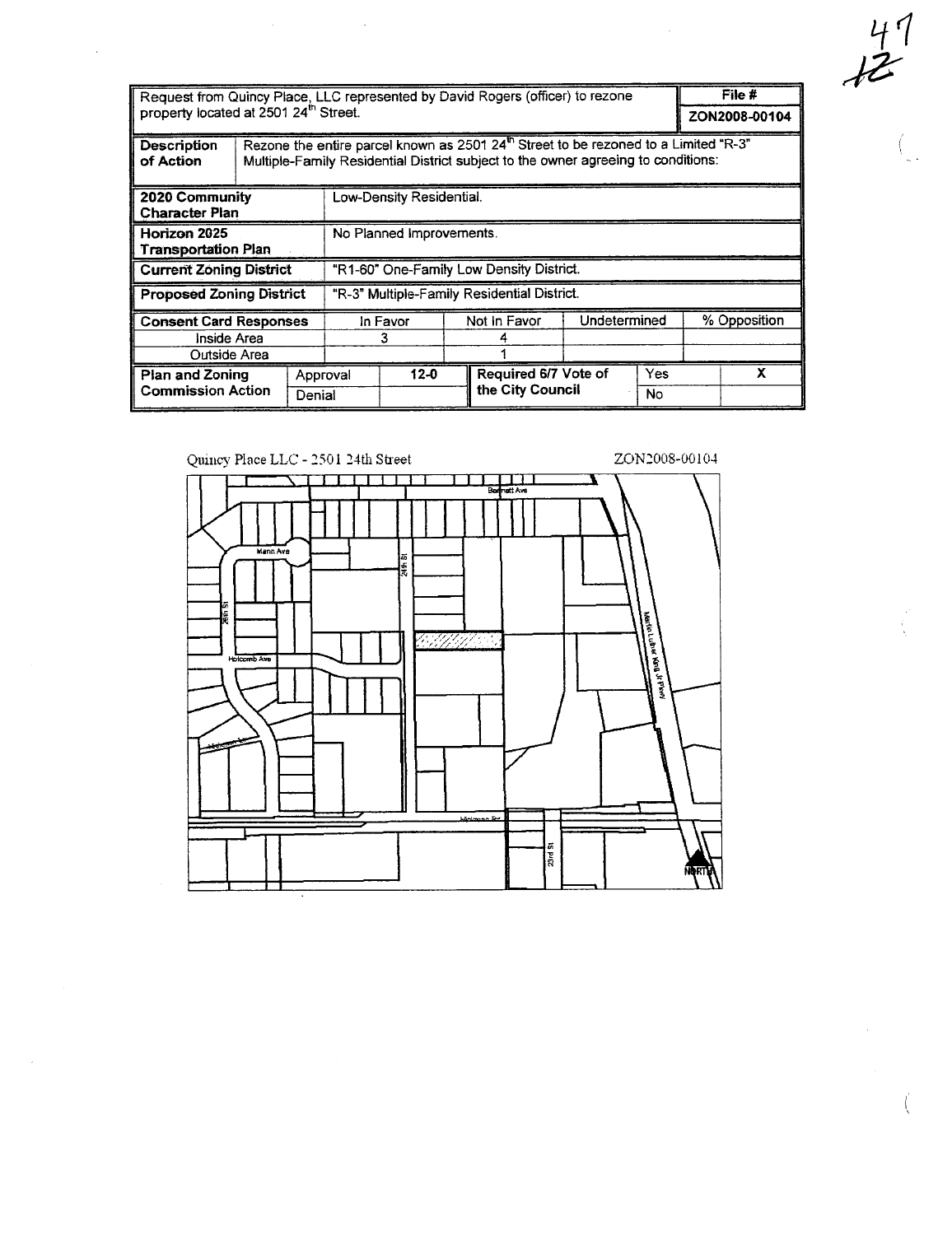| Date<br>$\mathcal{R}^{\mathcal{A}}$<br>00104           | سأحى والمالعة<br>Teren<br>rowMUNITY DEVELOPMENT<br>Reason for particular provides the reduced of the CAULA Conservation of the reduced of the reason for pelovic<br>Reason for opposing or approving this request may be listed below:<br>Щ<br>ź,<br>Lecurence<br><b>R</b><br><b>Tay</b><br>Print Name<br>Signature<br><b>Address</b><br>尾藻 | a<br>2<br>2<br>Ř<br><b>JUVIFUSHERING</b><br>$\mathsf{Date} \mathsf{PNG}$<br>Signature C (<br>$\mathcal{P}_t$<br>Address<br>00104 |
|--------------------------------------------------------|---------------------------------------------------------------------------------------------------------------------------------------------------------------------------------------------------------------------------------------------------------------------------------------------------------------------------------------------|----------------------------------------------------------------------------------------------------------------------------------|
| (am) (am not) in favor of the request,<br>2008<br>Item | AUG 182008<br>RECEIVED<br>(Circle One)                                                                                                                                                                                                                                                                                                      | 1 (arh) (am not) in favor of the request.<br><b>RECEIVED</b><br>AUG 2 0 2008<br>(Circle One)<br>2008<br>ltem                     |

 $\frac{1}{2}$  $\ddot{\cdot}$  $\ddot{\phantom{0}}$  $\frac{1}{2}$  $\hat{\mathcal{A}}$  $\sim$   $\lambda$  $\label{eq:2} \begin{split} \mathcal{L}_{\text{max}}(\mathbf{r}) = \mathcal{L}_{\text{max}}(\mathbf{r}) \,, \end{split}$  $\frac{1}{\sqrt{2}}\left(\frac{1}{\sqrt{2}}\right)^{2}$  $\gamma$  $\frac{1}{\sqrt{2}}$ 

 $\langle \cdot \rangle$ 

 $\hat{A}$  and  $\hat{A}$  $\label{eq:2.1} \frac{1}{\sqrt{2}}\int_{0}^{\infty}\frac{dx}{\sqrt{2\pi}}\left(\frac{dx}{\sqrt{2\pi}}\right)^{2}dx\leq\frac{1}{2}\int_{0}^{\infty}\frac{dx}{\sqrt{2\pi}}\left(\frac{dx}{\sqrt{2\pi}}\right)^{2}dx.$ 

 $\frac{1}{2}$ 

 $\frac{1}{2}$ 

 $\frac{1}{\sqrt{2}}$ 

 $\frac{1}{2} \frac{1}{2} \frac{1}{2}$  $\sim 10^{11}$  $\label{eq:2.1} \frac{1}{\sqrt{2\pi}}\int_{0}^{\infty}\frac{1}{\sqrt{2\pi}}\left(\frac{1}{\sqrt{2\pi}}\right)^{2}d\mu_{\rm{max}}\left(\frac{1}{\sqrt{2\pi}}\right).$ 

 $\frac{47}{12}$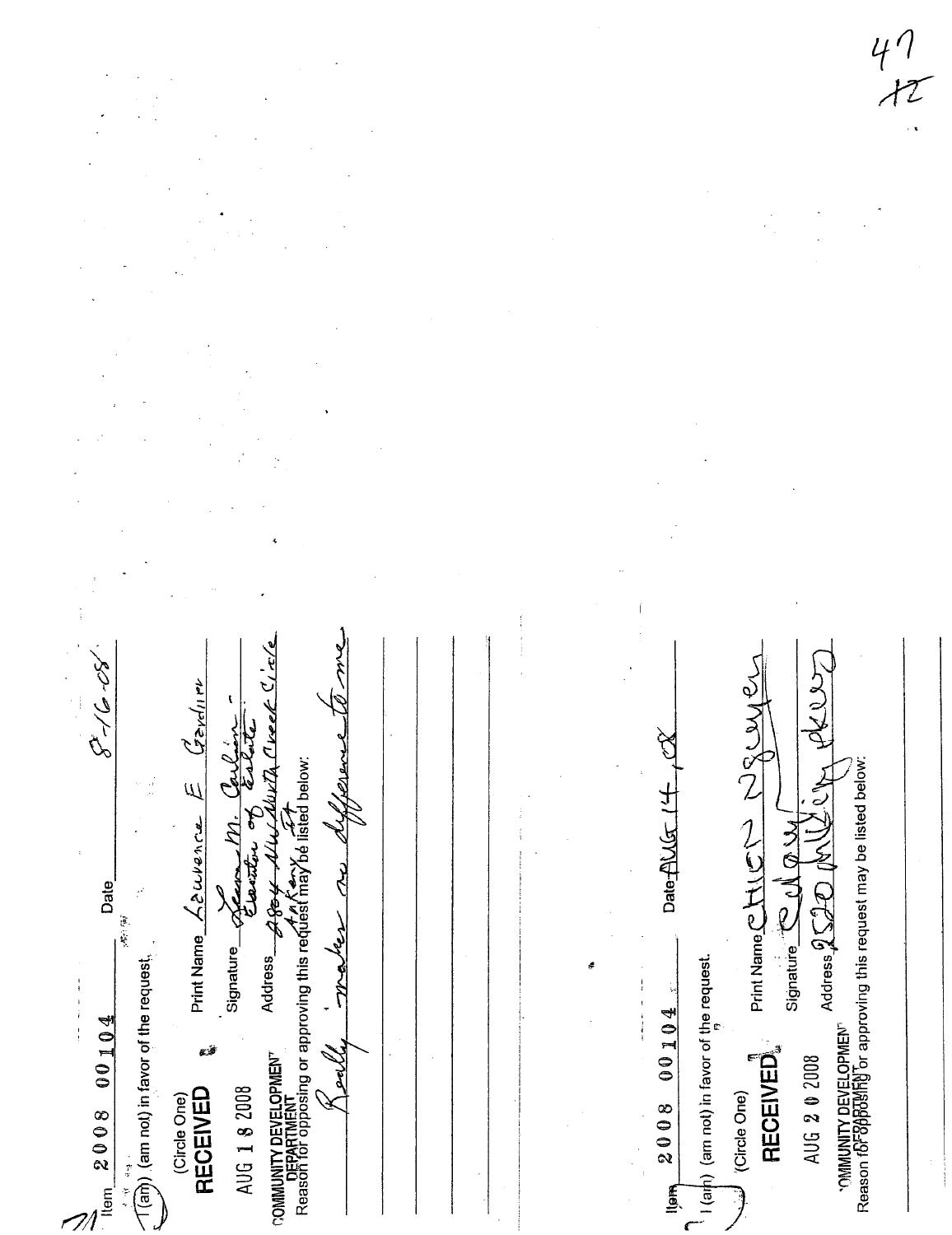| $\infty$<br>Date<br>₩<br>$\Rightarrow$<br><b>I</b> nn<br>ひひとめ<br>ltem. | have two buildings next<br>ЙŘ<br>low-income<br>Ç<br>ava<br>r<br>∕k<br>n <b>OMMUNITY DEVELOPMENT</b><br>Reason REPBBDWENT<br>Reason REPBBDWENT or approving this request may be listed below:<br>$t\mathbf{z}$<br>Our neighborhood does not need more<br>MOLE<br>'n.<br>ĽΩ<br>セラタ<br>Print Name<br>ра<br>Д<br>heady<br>Signature<br><b>SMED</b><br>Address<br><b>reques</b><br>Š<br>З<br>ą<br>Mam Cam not the<br>aportments. We a<br>than <del>24th</del> street aan h<br>eet can h<br>prolatems,<br>aming<br>Long<br>Cor<br>$\vec{k}$<br>RECEIVED.<br>AUG 1 8 2008<br>Thech K You 1<br>$\vec{\mathcal{B}}$<br>(Circle One)<br>aurexisting<br>Some singl<br>staloilitz<br>Š | Reason for opposing or approving this request may be listed below:<br>IAZLOOM<br>م<br>م<br>Date<br>Address 14/1<br>⊂<br>Print Name<br>Signature<br>e request<br>mora<br>₩<br>010<br>I (am) (am not) in favor of the<br>(Circle One)<br>$d\gamma$<br>2008<br>ltem |
|------------------------------------------------------------------------|----------------------------------------------------------------------------------------------------------------------------------------------------------------------------------------------------------------------------------------------------------------------------------------------------------------------------------------------------------------------------------------------------------------------------------------------------------------------------------------------------------------------------------------------------------------------------------------------------------------------------------------------------------------------------|------------------------------------------------------------------------------------------------------------------------------------------------------------------------------------------------------------------------------------------------------------------|

 $\frac{1}{2}$  ,  $\frac{1}{2}$ 

 $\hat{\boldsymbol{\beta}}$ 

 $\epsilon_{\rm{eff}}$ 

 $\hat{\mathcal{A}}$ 

 $\Delta \sim 35$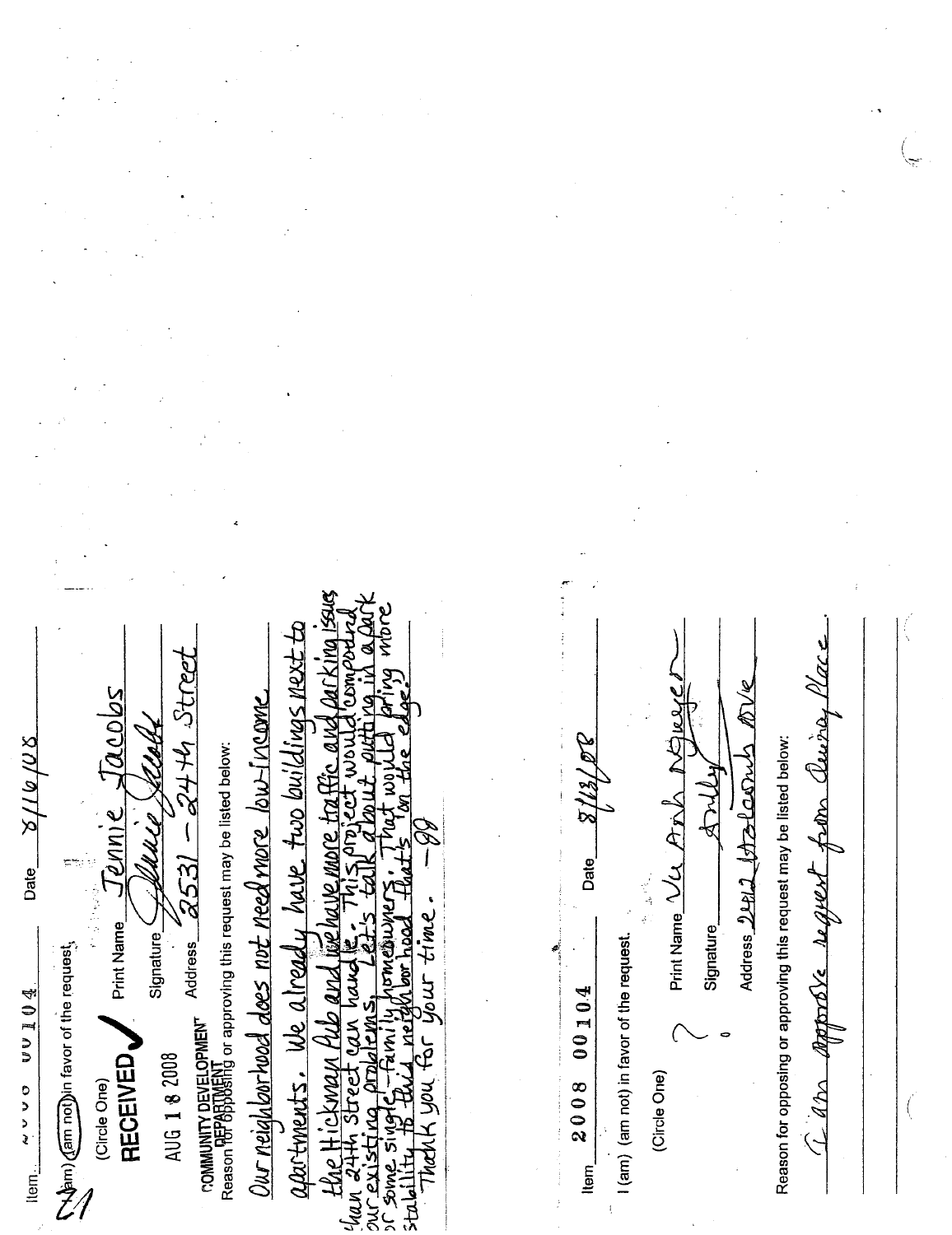Matter strutt Address  $2445$  Holcomb Our contracted to decree prope  $\frac{1}{2}$ Print Name  $G\Omega$  |  $\operatorname{AC}$   $\operatorname{C}$   $\operatorname{C}$   $\operatorname{C}$   $\operatorname{C}$   $\operatorname{C}$   $\operatorname{C}$ den't want another trashy bl Signature  $\mathcal{L}\alpha\mathcal{L}\ \theta$  .  $\mathcal{L}\iota\mathcal{L}\Lambda\iota\iota$ Reason for opposing or approving this request may be listed below: olready an assue 1 parkens  $Date \bigotimes - 1 \bigwedge$ There pola security offeration alues; increased I (em) (am not) in favor of the request. 2008 00 104 (Circle One) Item گے

 $\begin{array}{c} \Omega \\ \Omega \\ \Omega \\ \Omega \end{array}$ 

 $\frac{1}{\sqrt{2}}$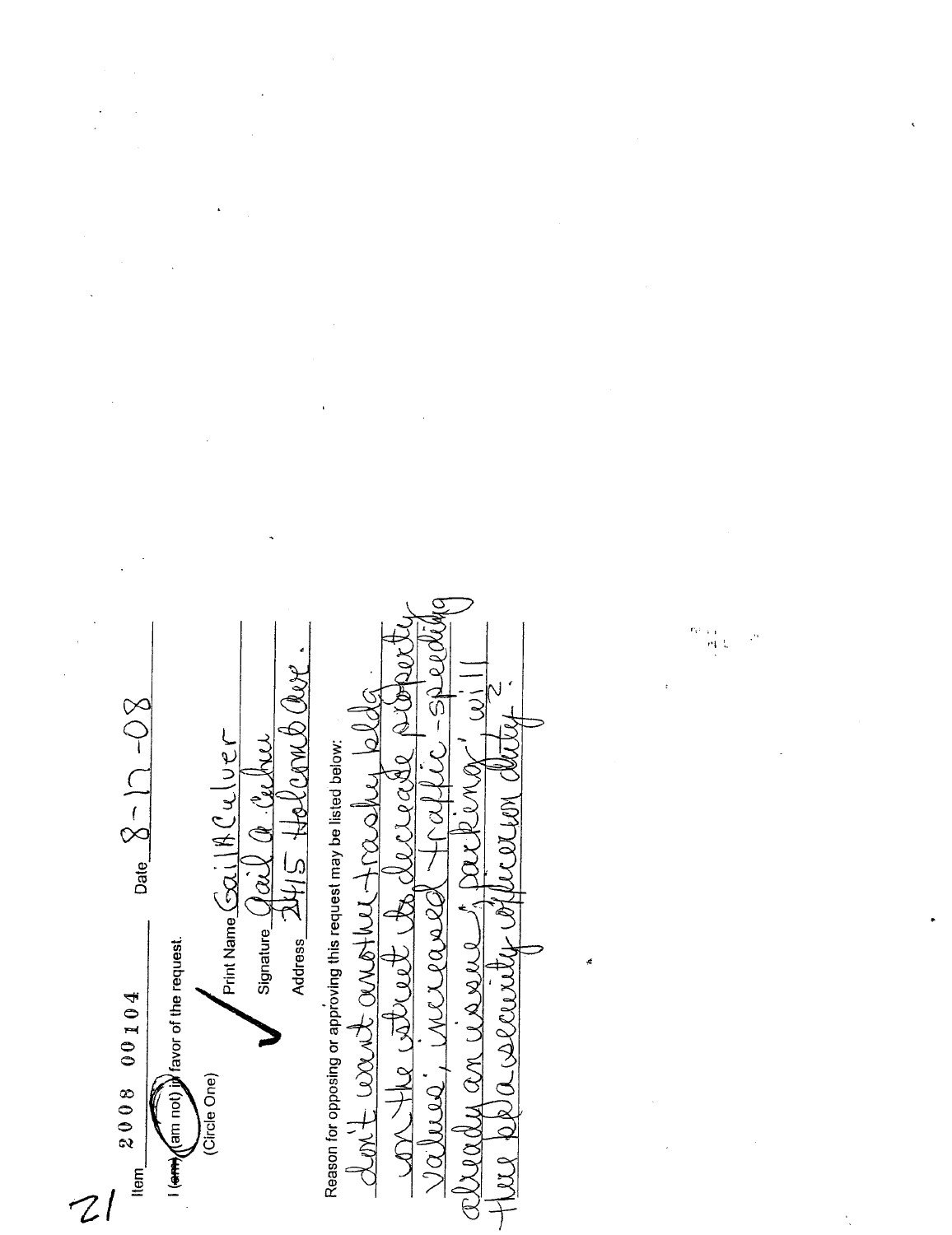| _eeanbbA<br>Signature<br>Print Name                                                                                                                                                                                                                                                                                                                                                                                                                                                                                                                                           | <b>COMMUNITY DEVENTIONEMY</b><br>8002 8 1 9 UA<br><b>HECEIA</b><br>昭<br>(u)<br>in favor of the request.<br><b>CROSS TUID</b> |                                                                                                                                                                                                                                                                                                                                                                                                     |
|-------------------------------------------------------------------------------------------------------------------------------------------------------------------------------------------------------------------------------------------------------------------------------------------------------------------------------------------------------------------------------------------------------------------------------------------------------------------------------------------------------------------------------------------------------------------------------|------------------------------------------------------------------------------------------------------------------------------|-----------------------------------------------------------------------------------------------------------------------------------------------------------------------------------------------------------------------------------------------------------------------------------------------------------------------------------------------------------------------------------------------------|
| $80 - 11 - 8$<br>propose<br>Reason for opposing or approving this request may be listed below:<br>puldira<br><u>97-LI-20</u><br>$\mathfrak{g}$<br>む千<br>モン<br>74<br>Print Name<br>2016<br>Signature <b>HOLUC</b><br>mak<br>主土<br>Date<br><b>R75</b><br>$\overline{N}$<br>国<br>noise<br>Address<br>di <u>e to</u><br>le request<br>proper<br>Ÿ<br>$\Rightarrow$<br>(am) (am not) in favor of the<br>Increased that<br>loss of privacy<br>$\Rightarrow$<br>ゝゝ<br>decrease in<br>(Circle One)<br>$\ddot{\phantom{0}}$<br>$\overline{\phantom{a}}$<br>Þ<br>Q<br>ltem <sub>'</sub> | ันเอม<br>00100<br>8007<br>$\propto$<br>Date<br>ېل<br>00100<br>2008<br>Item                                                   | ີ<br>ລ<br>may be listed below:<br>$U$ $\in$<br>$\mathcal{C}^{\mathcal{M}}$<br>Ç<br>ξ<br>$\frac{1}{2}$<br>э<br>ڴ<br>proving this request<br>Print Name<br>dar<br>≨<br>Signature<br><b>Address</b><br>$\mathcal{\overline{A}}$<br>I (em) (sup not) if favor of the request<br>Reason for opposing or ap<br>throof 7 MM<br>$\sum$<br><b>AST</b><br><u> serred (</u><br>(Circle One)<br>₹<br>$\epsilon$ |

Reason for opposing or approving this request may be listed below:

 $\mathcal{L}$  $\sim$ 

 $\overline{\mathcal{X}}$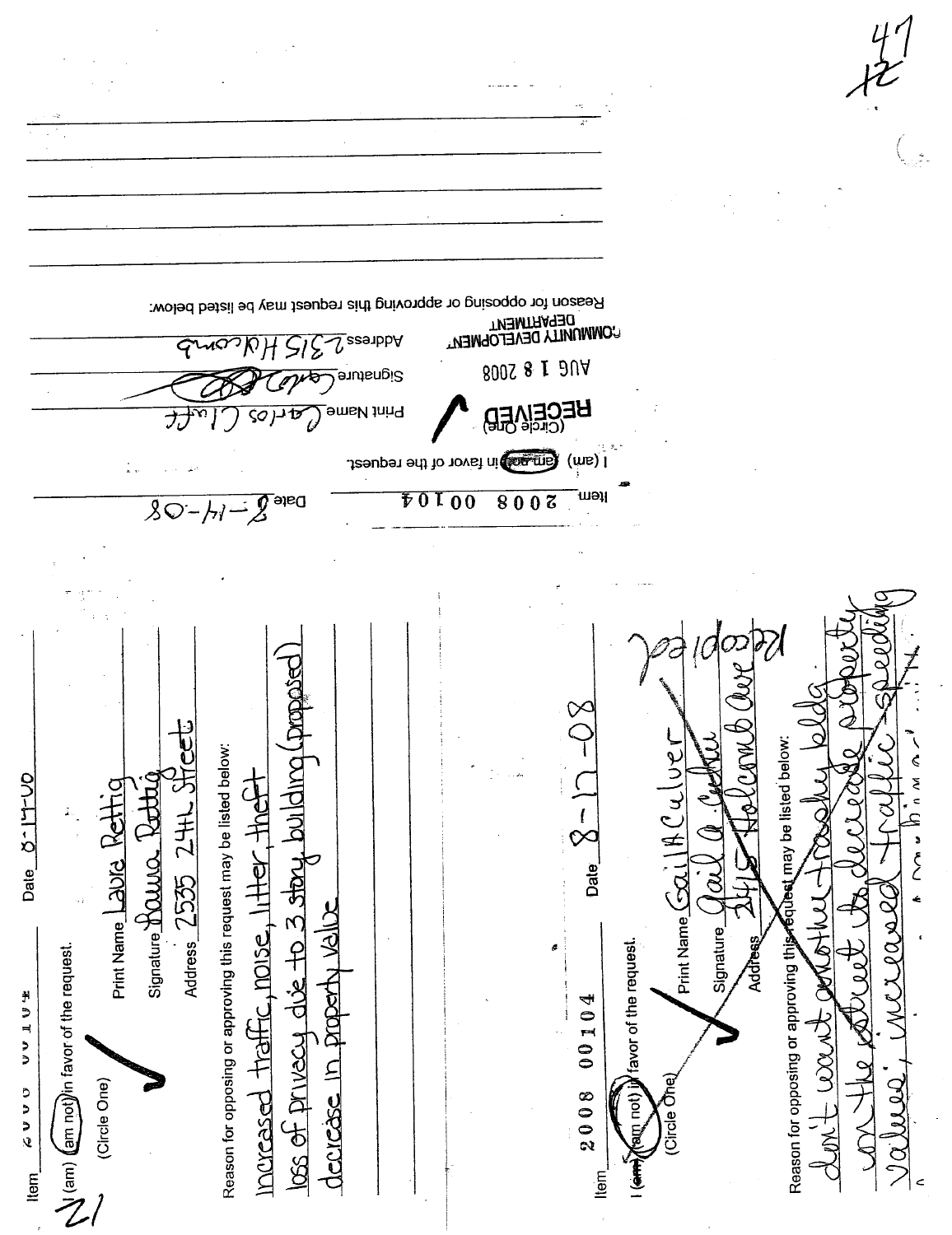



 $\frac{4}{12}$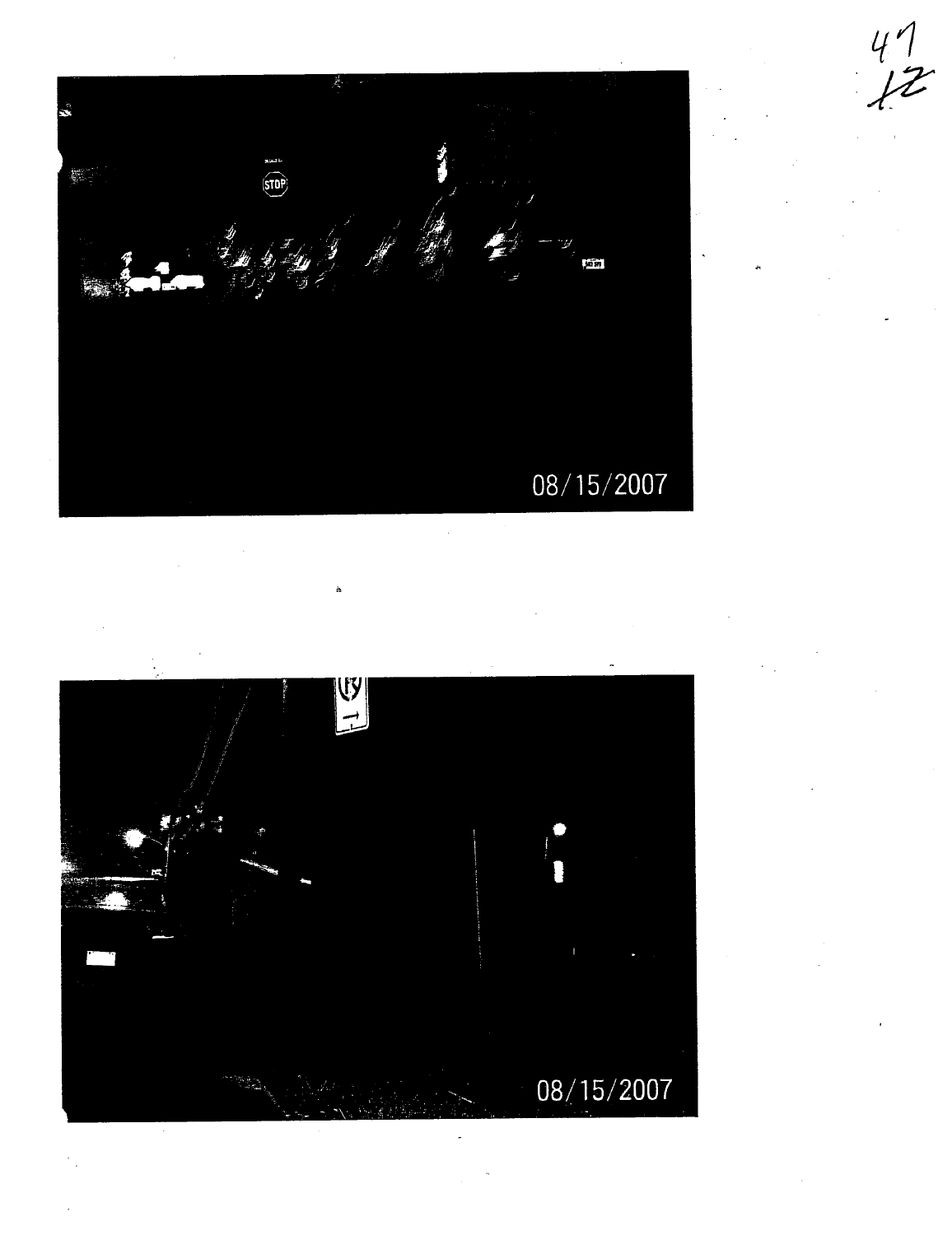

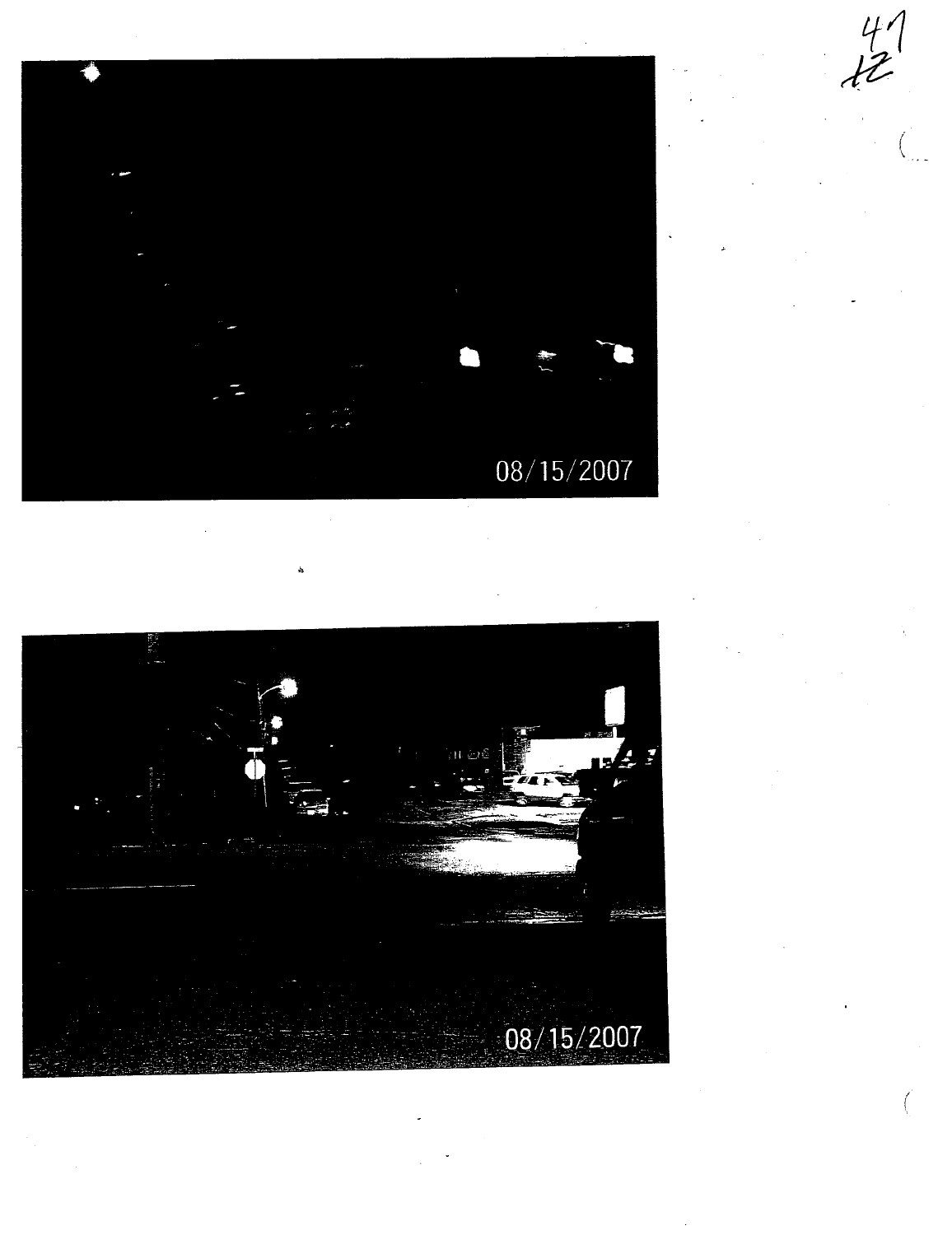



 $\frac{47}{12}$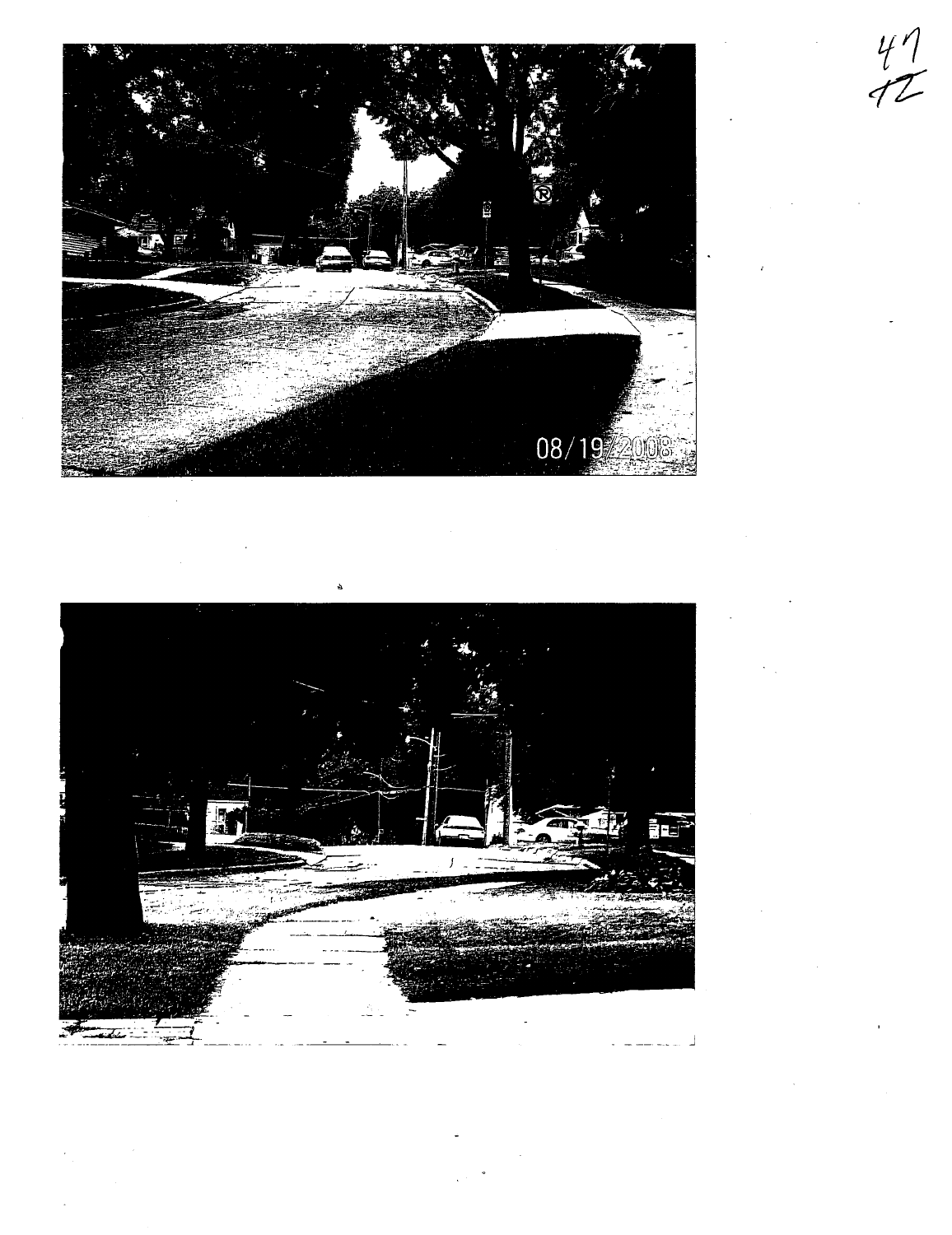

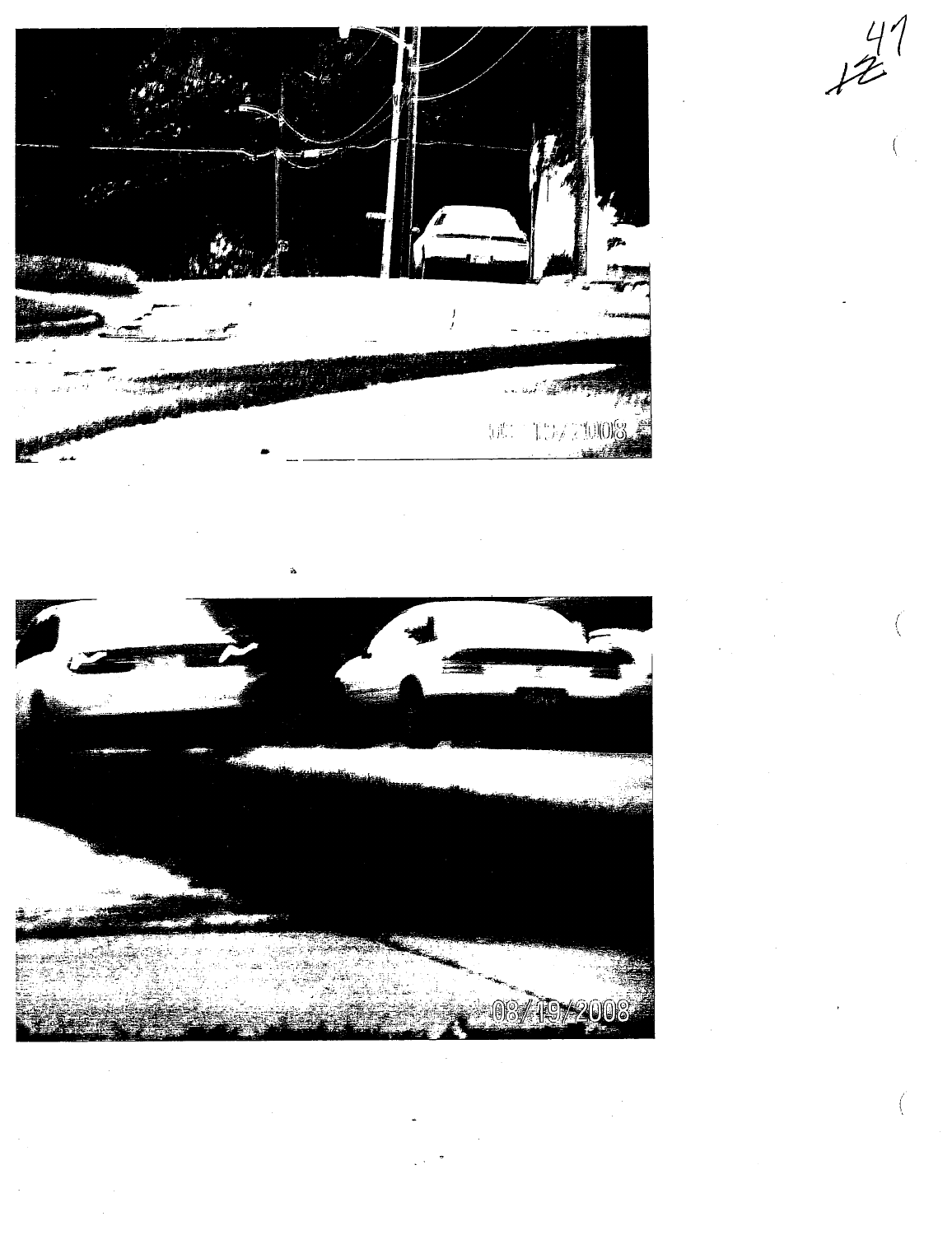$\overline{\phantom{a}}$ 

 $\ddot{\phantom{1}}$ 



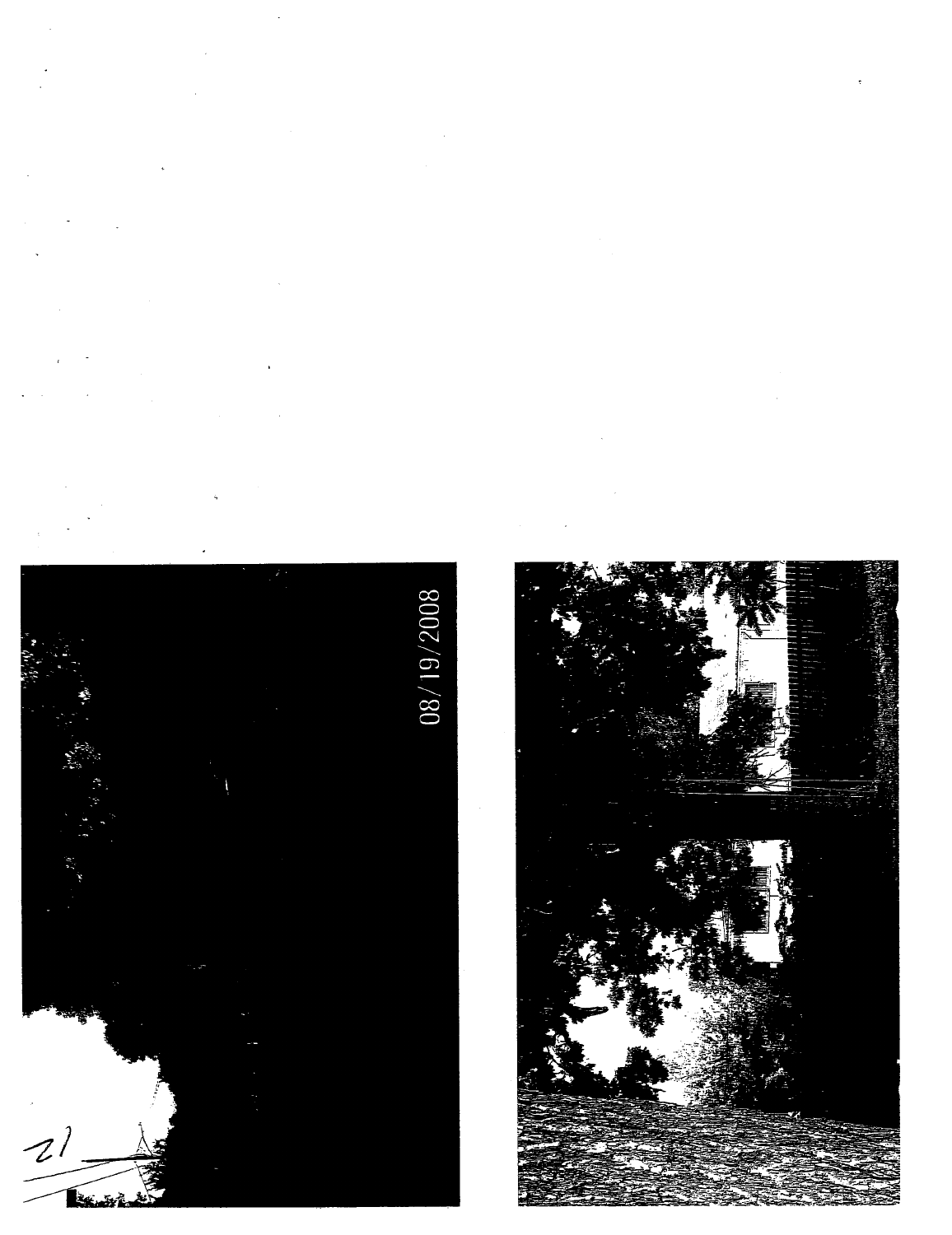